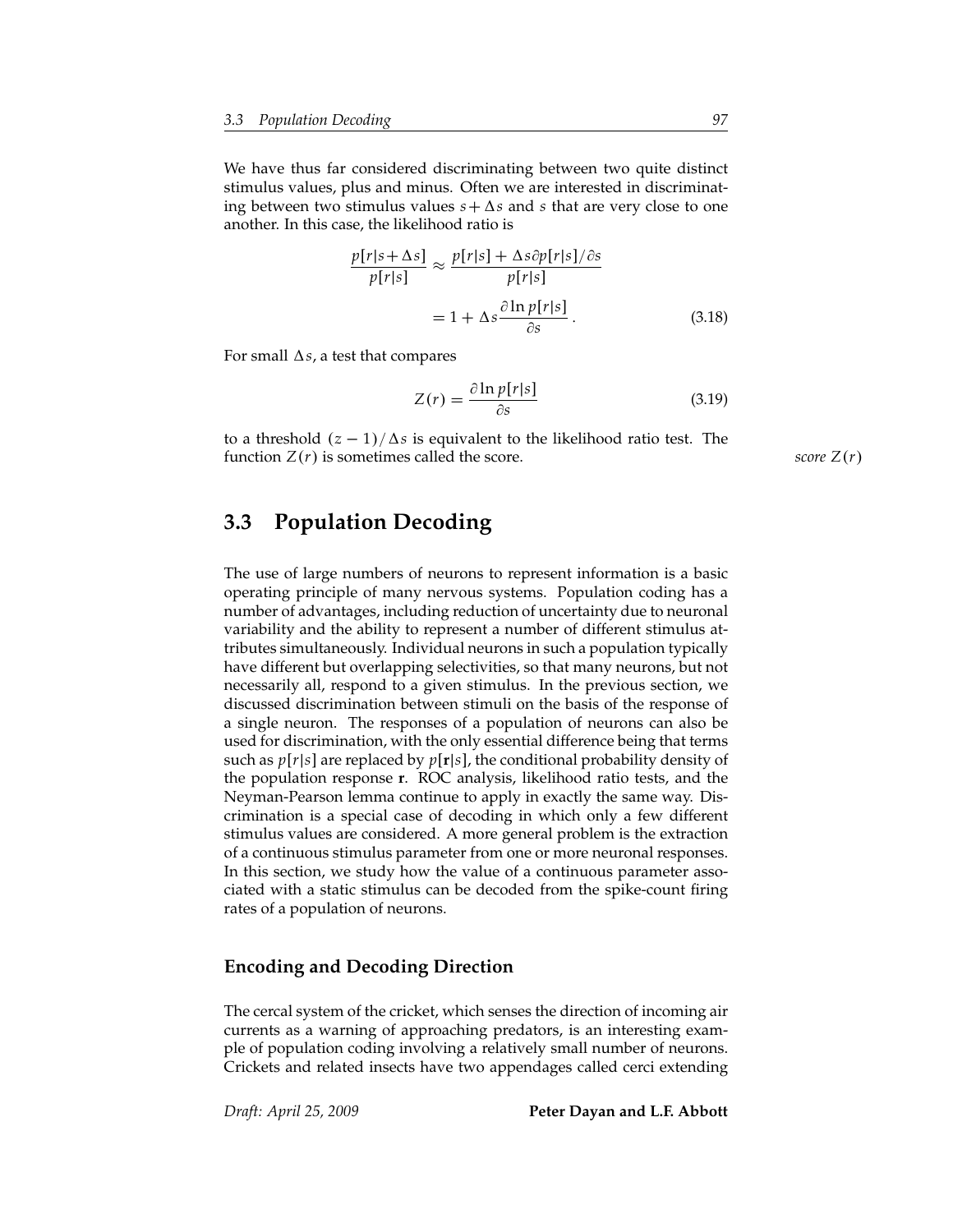

Figure 3.4 Tuning curves for the four low-velocity interneurons of the cricket cercal system plotted as a function of the wind direction *s*. Each neuron responds with a firing rate that is closely approximated by a half-wave rectified cosine function. The preferred directions of the neurons are located 90◦ from each other, and *r*max values are typically around 40 Hz. Error bars show standard deviations. (Adapted from Theunissen and Miller, 1991)

from their hind ends. These are covered with hairs that are deflected by air currents. Each hair is attached to a neuron that fires when the hair is deflected. Thousands of these primary sensory neurons send axons to a set of interneurons that relay the sensory information to the rest of the cricket's nervous system. No single interneuron of the cercal system responds to all wind directions, and multiple interneurons respond to any given wind direction. This implies that the interneurons encode the wind direction collectively as a population.

Theunissen and Miller (1991) measured both the mean and the variance of responses of cercal interneurons while blowing air currents at the cerci. At low wind velocities, information about wind direction is encoded by just four interneurons. Figure 3.4 shows average firing-rate tuning curves for the four relevant interneurons as a function of wind direction. These neurons are sensitive primarily to the angle of the wind around the vertical axis and not to its elevation above the horizontal plane. Wind speed was held constant in these experiments, so we do not discuss how it is encoded. The interneuron tuning curves are well approximated by halfwave rectified cosine functions. Neuron  $a$  (where  $a = 1, 2, 3, 4$ ) responds with a maximum average firing rate when the angle of the wind direction is *sa*, the preferred-direction angle for that neuron. The tuning curve for interneuron *a* in response to wind direction *s*,  $\langle r_a \rangle = f_a(s)$ , normalized to *cosine tuning* its maximum, can be written as

$$
\left(\frac{f(s)}{r_{\text{max}}}\right)_a = \left[ (\cos(s - s_a))_+ ,\right. \tag{3.20}
$$

where the half-wave rectification eliminates negative firing rates. Here  $r_{\text{max}}$ , which may be different for each neuron, is a constant equal to the maximum average firing rate. The fit can be improved somewhat by introducing a small offset rate, but the simple cosine is adequate for our purposes.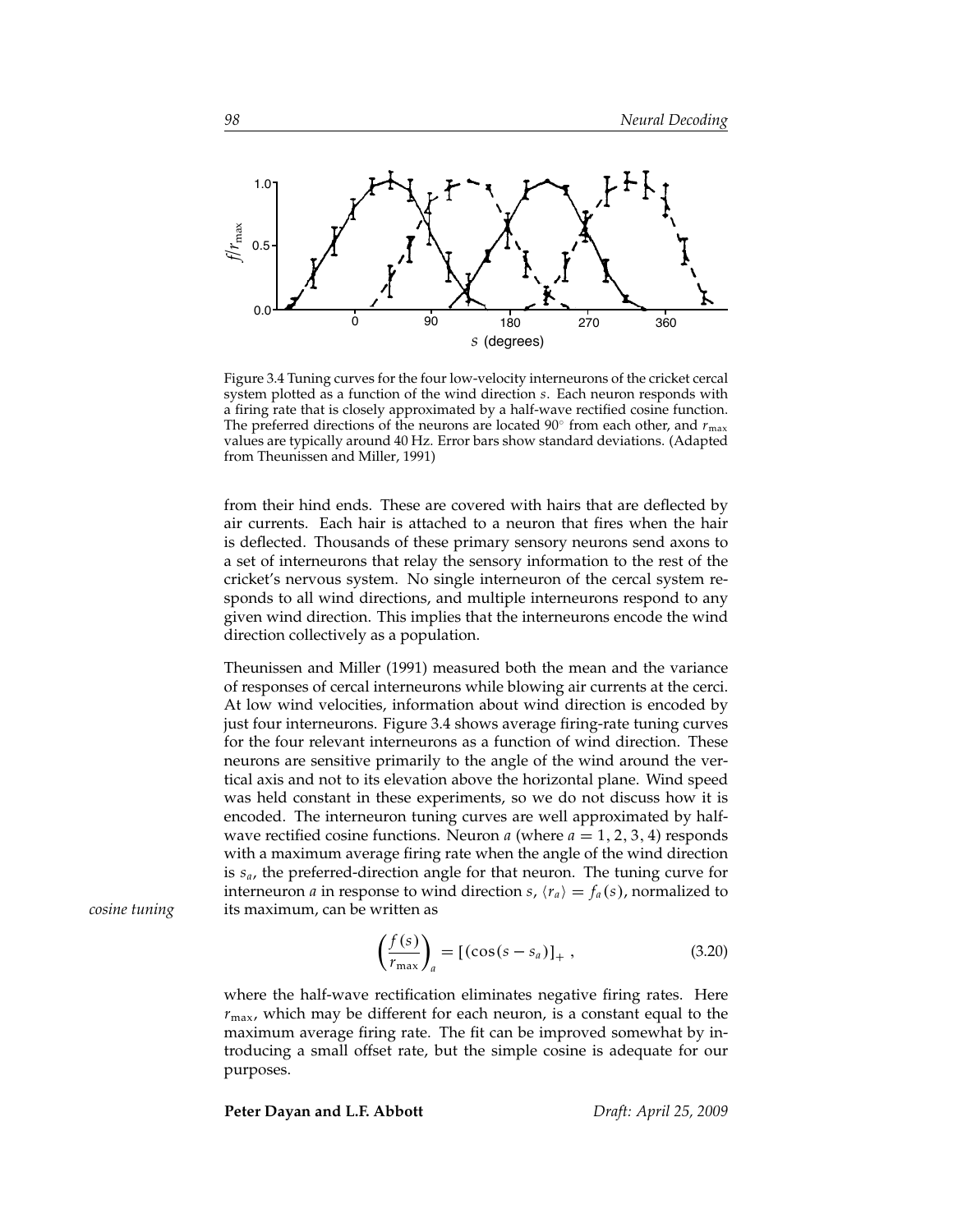To determine the wind direction from the firing rates of the cercal interneurons, it is useful to change the notation somewhat. In place of the angle *s*, we can represent wind direction by a spatial vector  $\vec{v}$  pointing parallel to the wind velocity and having unit length  $|\vec{v}| = 1$  (we use over-arrows to denote spatial vectors). Similarly, we can represent the preferred wind direction for each interneuron by a vector  $\vec{c}_a$  of unit length pointing in the direction specified by the angle *sa*. In this case, we can use the vector dot product to write  $\cos(s - s_a) = \vec{v} \cdot \vec{c}_a$ . In terms of these vectors, the average *dot product* firing rate is proportional to a half-wave rectified projection of the wind direction vector onto the preferred-direction axis of the neuron,

$$
\left(\frac{f(s)}{r_{\text{max}}}\right)_a = \left[\vec{v} \cdot \vec{c}_a\right]_+ \,. \tag{3.21}
$$

Decoding the cercal system is particularly easy because of the close relationship between the representation of wind direction it provides and a two-dimensional Cartesian coordinate system. In a Cartesian system, vectors are parameterized by their projections onto *x* and *y* axes,  $v_x$  and  $v_y$ . These projections can be written as dot products of the vector being represented,  $\vec{v}$ , with vectors of unit length  $\vec{x}$  and  $\vec{y}$  lying along the *x* and *y* axes,  $v_x = \vec{v} \cdot \vec{x}$  and  $v_y = \vec{v} \cdot \vec{y}$ . Except for the half-wave rectification, these equations are identical to equation 3.21. Furthermore, the preferred directions of the four interneurons, like the *x* and *y* axes of a Cartesian coordinate system, lie along two perpendicular directions (figure 3.5A). Four neurons are required, rather than two, because firing rates cannot represent negative projections. The cricket discovered the Cartesian coordinate system long before Descartes did, but failed to invent negative numbers! Perhaps credit should also be given to the leech, for Lewis and Kristan (1998) have shown that the direction of touch sensation in its body segments is encoded by four neurons in a virtually identical arrangement.

A vector  $\vec{v}$  can be reconstructed from its Cartesian components through the component-weighted vector sum  $\vec{v} = v_x \vec{x} + v_y \vec{y}$ . Because the firing rates of the cercal interneurons we have been discussing are proportional to the Cartesian components of the wind direction vector, a similar sum should allow us to reconstruct the wind direction from a knowledge of the interneuron firing rates, except that four, not two, terms must be included. If *r<sup>a</sup>* is the spike-count firing rate of neuron *a*, an estimate of the wind direction on any given trial can be obtained from the direction of the vector

$$
\vec{v}_{\text{pop}} = \sum_{a=1}^{4} \left(\frac{r}{r_{\text{max}}}\right)_a \vec{c}_a \,. \tag{3.22}
$$

This vector is known as the population vector, and the associated decoding *population vector* method is called the vector method. This decoding scheme works quite *vector method* well. Figure 3.5B shows the root-mean-square difference between the direction determined by equation 3.22 and the actual wind direction that evoked the firing rates. The difference between the decoded and actual wind directions is around  $6°$  except for dips at the angles corresponding to the preferred directions of the neurons. These dips are not due to the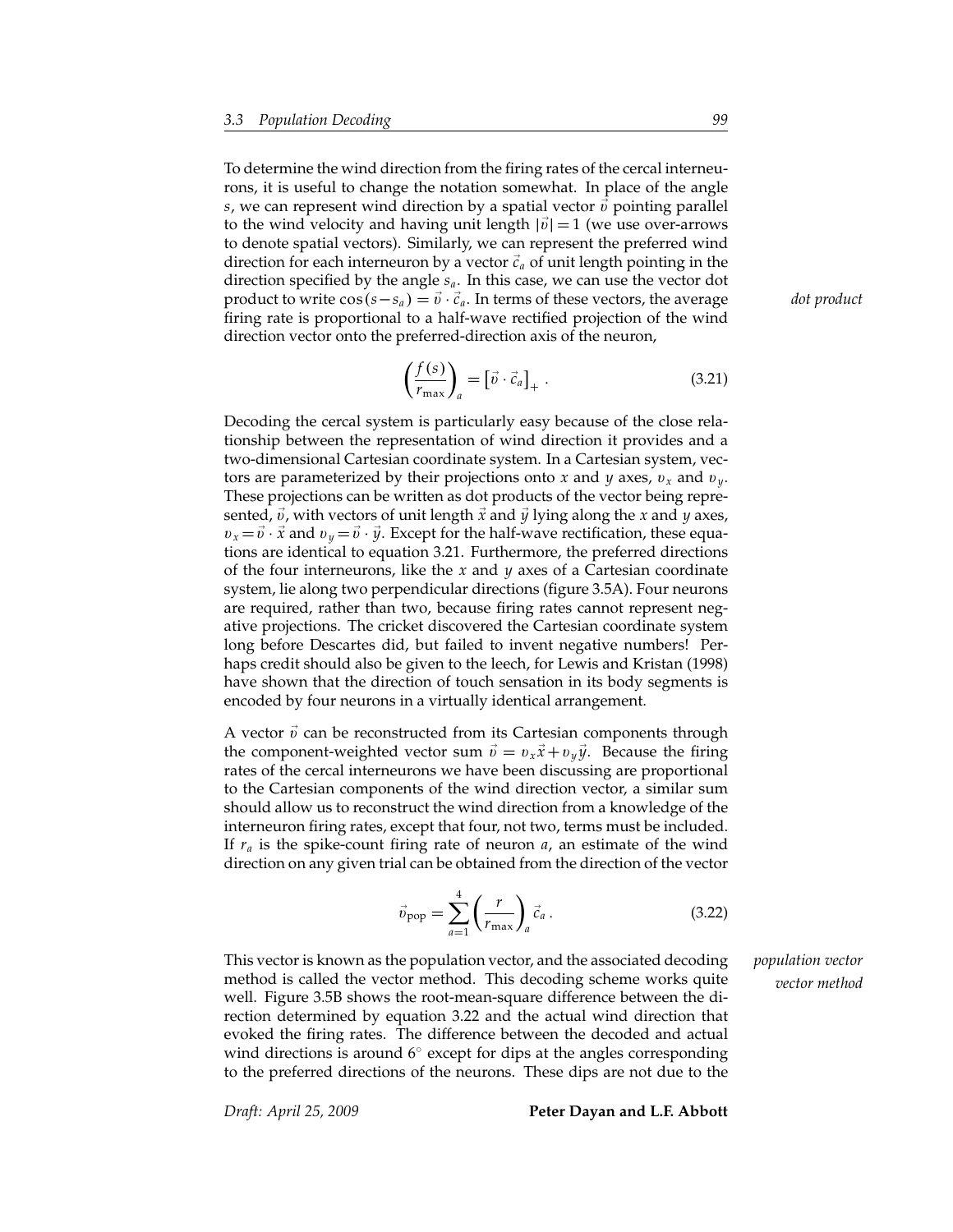

Figure 3.5 (A) Preferred directions of four cercal interneurons in relation to the cricket's body. The firing rate of each neuron for a fixed wind speed is proportional to the projection of the wind velocity vector  $\vec{v}$  onto the preferred-direction axis of the neuron. The projection directions  $\vec{c}_1$ ,  $\vec{c}_2$ ,  $\vec{c}_3$ , and  $\vec{c}_4$  for the four neurons are separated by 90°, and they collectively form a Cartesian coordinate system. (B) The root-mean-square error in the wind direction determined by vector decoding of the firing rates of four cercal interneurons. These results were obtained through simulation by randomly generating interneuron responses to a variety of wind directions, with the average values and trial-to-trial variability of the firing rates matched to the experimental data. The generated rates were then decoded using equation 3.22 and compared to the wind direction used to generate them. (B adapted from Salinas and Abbott, 1994)

fact that one of the neurons responds maximally; rather, they arise because the two neurons with tuning curves adjacent to the maximally responding neuron are most sensitive to wind direction at these points.

As discussed in chapter 1, tuning curves of certain neurons in the primary motor cortex (M1) of the monkey can be described by cosine functions of arm movement direction. Thus, a vector decomposition similar to that of the cercal system appears to take place in M1. Many M1 neurons have nonzero offset rates,  $r_0$ , so they can represent the cosine function over most or all of its range. When an arm movement is made in the direction represented by a vector of unit length,  $\vec{v}$ , the average firing rates for such an M1 neuron, labeled by an index *a* (assuming that it fires over the entire range of angles), can be written as

$$
\left(\frac{\langle r \rangle - r_0}{r_{\text{max}}}\right)_a = \left(\frac{f(s) - r_0}{r_{\text{max}}}\right)_a = \vec{v} \cdot \vec{c}_a, \qquad (3.23)
$$

where  $\vec{c}_a$  is the preferred-direction vector that defines the selectivity of the neuron. Because these firing rates represent the full cosine function, it would, in principle, be possible to encode all movement directions in three dimensions using just three neurons. Instead, many thousands of M1 neurons have arm-movement-related tuning curves, resulting in a highly redundant representation. Of course, these neurons encode additional movement-related quantities; for example, their firing rates depend on the initial position of the arm relative to the body as well as on movement ve-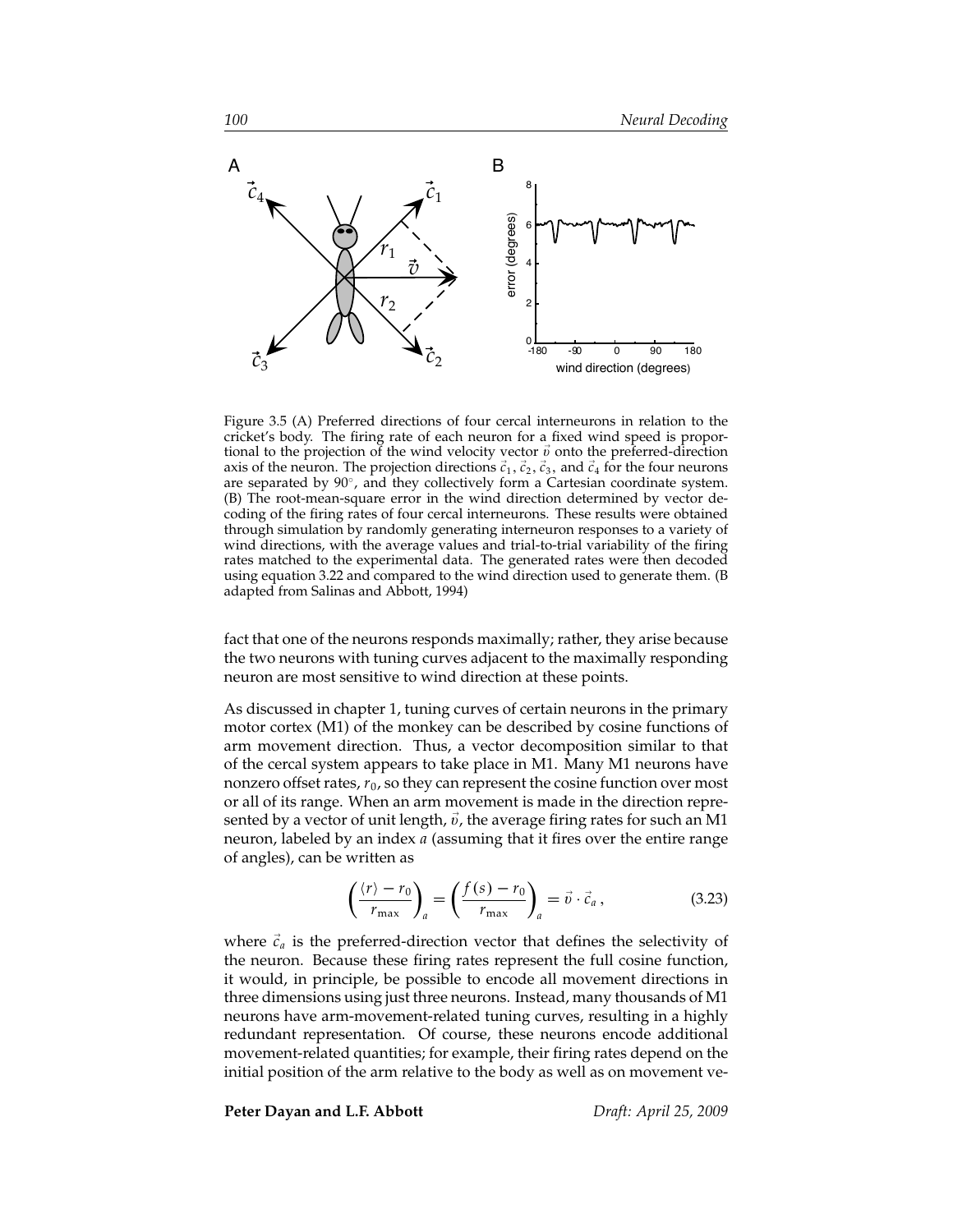locity and acceleration. This complicates the interpretation of their activity as reporting movement direction in a particular coordinate system.

Unlike the cercal interneurons, M1 neurons do not have orthogonal preferred directions that form a Cartesian coordinate system. Instead, the preferred directions of the neurons appear to point in all directions with roughly equal probability. If the projection axes are not orthogonal, the Cartesian sum of equation 3.22 is not the correct way to reconstruct  $\vec{v}$ . Nevertheless, if the preferred directions point uniformly in all directions and the number of neurons *N* is sufficiently large, the population vector

$$
\vec{v}_{\text{pop}} = \sum_{a=1}^{N} \left( \frac{r - r_0}{r_{\text{max}}} \right)_a \vec{c}_a \tag{3.24}
$$

will, on average, point in a direction parallel to the arm movement direction vector  $\vec{v}$ . If we average equation 3.24 over trials and use equation 3.23, we find

$$
\langle \vec{v}_{\text{pop}} \rangle = \sum_{a=1}^{N} (\vec{v} \cdot \vec{c}_a) \vec{c}_a. \tag{3.25}
$$

We leave as an exercise the proof that  $\langle \vec{v}_{\text{pop}} \rangle$  is approximately parallel to  $\vec{v}$  if a large enough number of neurons is included in the sum, and if their preferred-direction vectors point randomly in all directions with equal probability. Later in this chapter, we discuss how corrections can be made if the distribution of preferred directions is not uniform or the number of neurons is not large. The population vectors constructed from equation 3.24 on the basis of responses of neurons in primary motor cortex, recorded while a monkey performed a reaching task, are compared with the actual directions of arm movements in figure 3.6.

## **Optimal Decoding Methods**

The vector method is a simple decoding method that can perform quite well in certain cases, but it is neither a general nor an optimal way to reconstruct a stimulus from the firing rates of a population of neurons. In this section, we discuss two methods that can, by some measure, be considered optimal. These are called Bayesian inference and maximum a posteriori (MAP) inference. We also discuss a special case of MAP called maximum likelihood (ML) inference. The Bayesian approach involves finding the minimum of a loss function that expresses the cost of estimation errors. MAP inference and ML inference generally produce estimates that are as accurate, in terms of the variance of the estimate, as any that can be achieved by a wide class of estimation methods (so-called unbiased estimates), at least when large numbers of neurons are used in the decoding. Bayesian and MAP estimates use the conditional probability that a stimulus parameter takes a value between *s* and  $s + \Delta s$ , given that the set of *N* encoding neurons fired at rates given by **r**. The probability density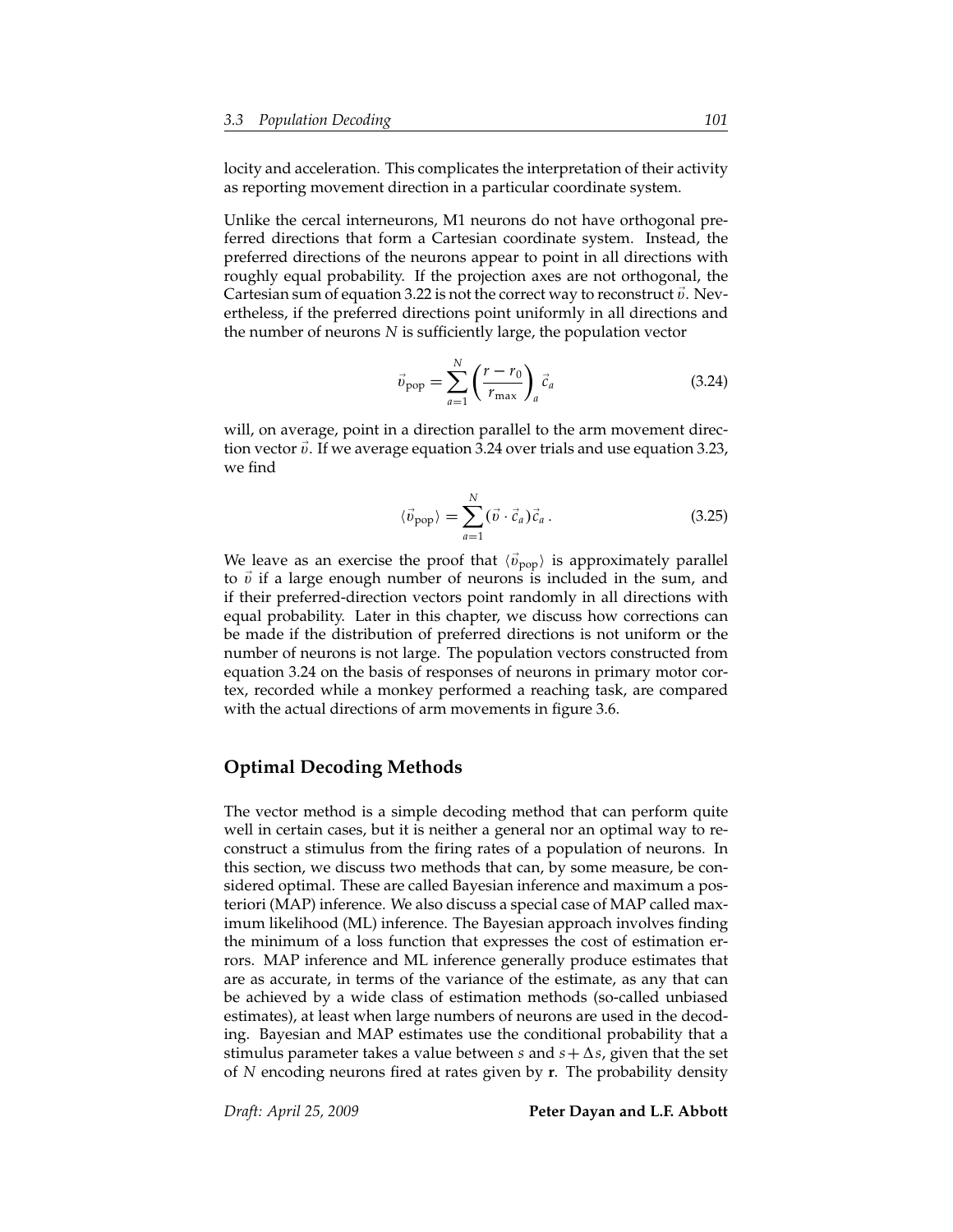

Figure 3.6 Comparison of population vectors with actual arm movement directions. Results are shown for eight different movement directions. Actual arm movement directions are radially outward at angles that are multiples of 45°. The groups of lines without arrows show the preferred-direction vectors of the recorded neurons multiplied by their firing rates. Vector sums of these terms for each movement direction are indicated by the arrows. The fact that the arrows point approximately radially outward shows that the population vector reconstructs the actual movement direction fairly accurately. (Figure adapted from Kandel et al., 2000, based on data from Kalaska et al., 1983)

needed for a continuous stimulus parameter, *p*[*s*|**r**], can be obtained from the encoding probability density *p*[**r**|*s*] by the continuous version of Bayes theorem (equation 3.3),

$$
p[s|\mathbf{r}] = \frac{p[\mathbf{r}|s]p[s]}{p[\mathbf{r}]}.
$$
\n(3.26)

A disadvantage of these methods is that extracting *p*[*s*|**r**] from experimental data can be difficult. In contrast, the vector method only requires us to know the preferred stimulus values of the encoding neurons.

As mentioned in the previous paragraph, Bayesian inference is based on *Bayesian inference* the minimization of a particular loss function  $L(s, s_{\text{bayes}})$  that quantifies the "cost" of reporting the estimate *s*bayes when the correct answer is *s*. The loss function provides a way of defining the optimality criterion for decoding analogous to the loss computation discussed previously for optimal discrimination. The value of *s*bayes is chosen to minimize the expected loss averaged over all stimuli for a given set of rates, that is, to minimize the function  $\int ds L(s, s_{\text{bayes}}) p[s|\mathbf{r}]$ . If the loss function is the squared difference between the estimate and the true value,  $L(s, s_{\text{bayes}}) = (s - s_{\text{bayes}})^2$ ,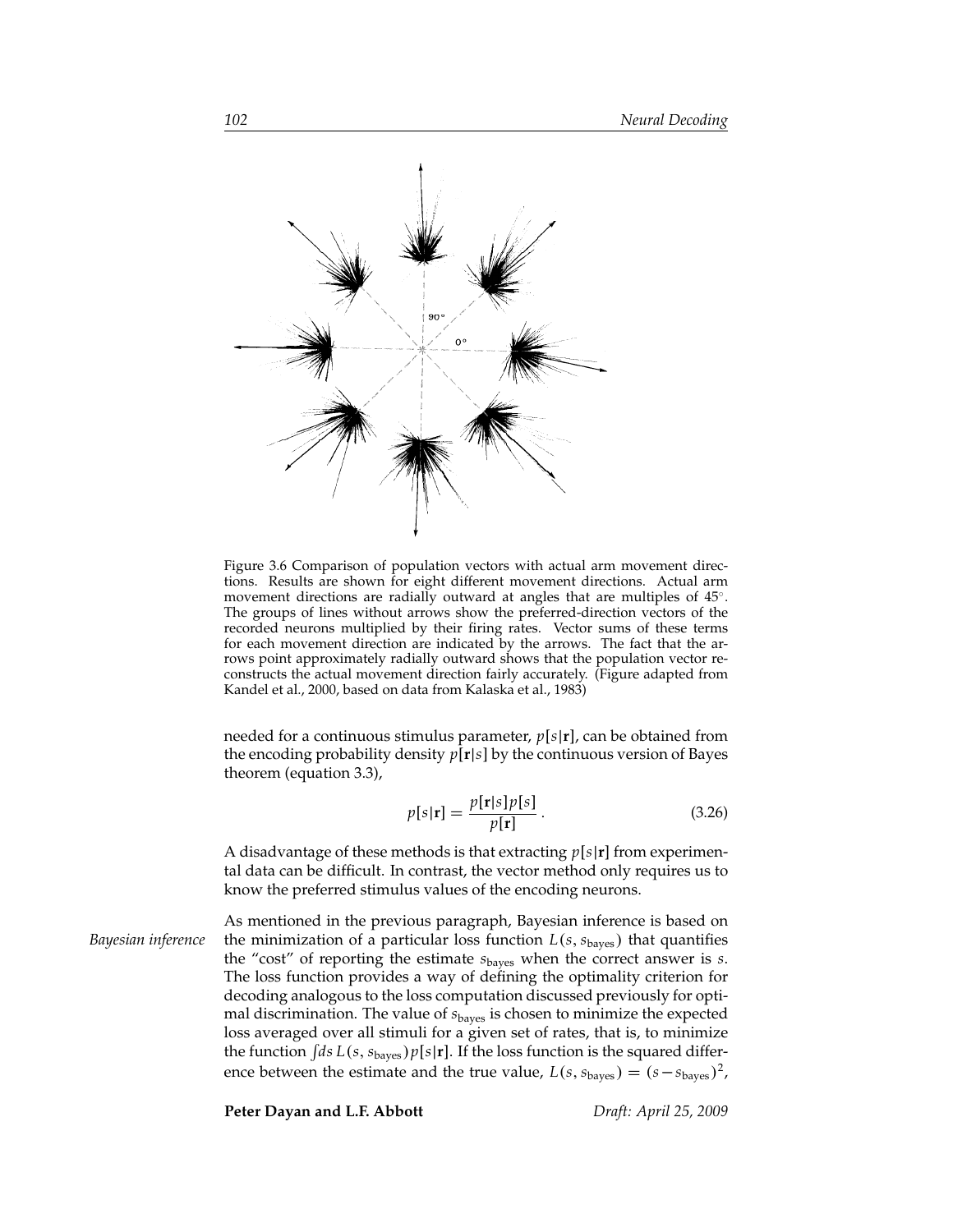

Figure 3.7 Maximum likelihood and Bayesian estimation errors for the cricket cercal system. ML and Bayesian estimates of the wind direction were compared with the actual stimulus value for a large number of simulated firing rates. Firing rates were generated as for figure 3.5B. The error shown is the root-mean-squared difference between the estimated and actual stimulus angles. (Adapted from Salinas and Abbott, 1994)

the estimate that minimizes the expected loss is the mean

$$
s_{\text{bayes}} = \int ds \, p[s|\mathbf{r}]s \,. \tag{3.27}
$$

If the loss function is the absolute value of the difference,  $L(s, s_{\text{bayes}}) =$ |*s* − *s*bayes |, then *s*bayes is the median rather than the mean of the distribution  $p[s|\mathbf{r}]$ .

Maximum a posteriori (MAP) inference does not involve a loss function *MAP inference* but instead simply chooses the stimulus value,  $s_{\text{MAP}}$ , that maximizes the conditional probability density of the stimulus,  $p[s_{\text{MAP}}|\mathbf{r}]$ . The MAP approach is thus to choose as the estimate  $s_{\text{MAP}}$  the most likely stimulus value for a given set of rates. If the prior or stimulus probability density *p*[*s*] is independent of *s*, then *p*[*s*|**r**] and *p*[**r**|*s*] have the same dependence on *s*, because the factor *p*[*s*]/*p*[**r**] in equation 3.26 is independent of *s*. In this case, the MAP algorithm is equivalent to maximizing the likelihood function, that is, choosing *s*ML to maximize *p*[**r**|*s*ML], which is called max- *ML inference* imum likelihood (ML) inference.

Previously we applied the vector decoding method to the cercal system of the cricket. Figure 3.7 shows the root-mean-squared difference between the true and estimated wind directions for the cercal system, using ML and Bayesian methods. For the cercal interneurons, the response probability density *p*[**r**|*s*] is a product of four Gaussians with means and variances given by the data points and error bars in figure 3.4. The Bayesian estimate in figure 3.7 is based on the squared-difference loss function. Both estimates use a constant stimulus probability density *p*[*s*], so the ML and MAP estimates are identical. The maximum likelihood estimate is either more or less accurate than the Bayesian estimate, depending on the angle. The Bayesian result has a slightly smaller average error across all angles.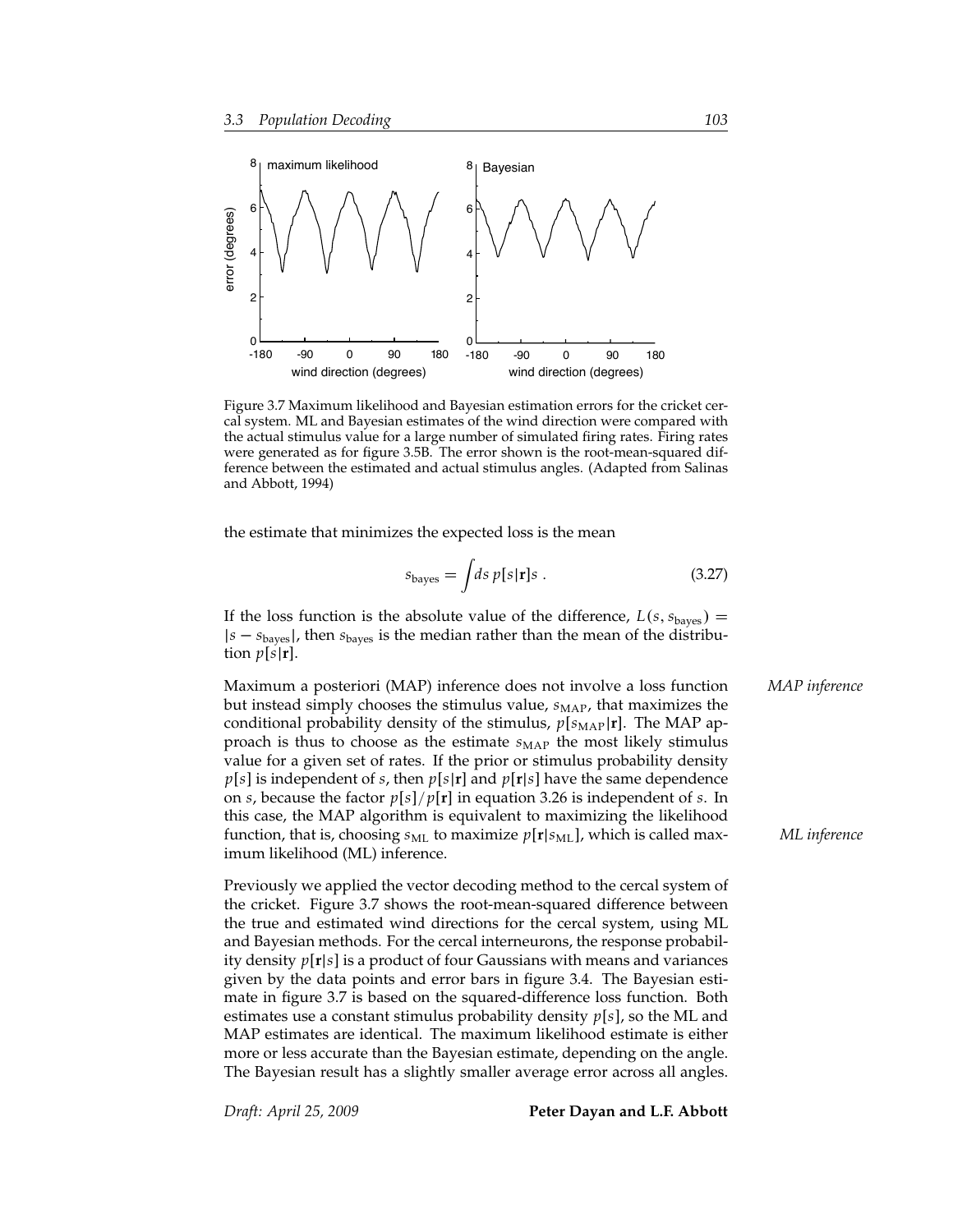The dips in the error curves in figure 3.7, as in the curve of figure 3.5B, appear at angles where one tuning curve peaks and two others rise from threshold (see figure 3.4). As in figure 3.5B, these dips are due to the two neurons responding near threshold, not to the maximally responding neuron. They occur because neurons are most sensitive at points where their tuning curves have maximum slopes, which in this case is near threshold (see figure 3.11).

Comparing these results with figure 3.5B shows the improved performance of these methods relative to the vector method. The vector method performs extremely well for this system, so the degree of improvement is not large. This is because the cercal responses are well described by cosine functions and their preferred directions are  $90^\circ$  apart. Much more dramatic differences occur when the tuning curves are not cosines or the preferred stimulus directions are not perpendicular.

Up to now, we have considered the decoding of a direction angle. We now turn to the more general case of decoding an arbitrary continuous stimulus parameter. An instructive example is provided by an array of *N* neurons with preferred stimulus values distributed uniformly across the full range of possible stimulus values. An example of such an array for Gaussian tuning curves,

$$
f_a(s) = r_{\max} \exp\left(-\frac{1}{2} \left(\frac{s - s_a}{\sigma_a}\right)^2\right),\tag{3.28}
$$

is shown in figure 3.8. In this example, each neuron has a tuning curve with a different preferred value  $s_a$  and potentially a different width  $\sigma_a$ (although all the curves in figure 3.8 have the same width). If the tuning curves are evenly and densely distributed across the range of *s* values, the sum of all tuning curves  $\sum f_a(s)$  is approximately independent of *s*. The roughly flat line in figure 3.8 is proportional to this sum. The constancy of the sum over tuning curves will be useful in the following analysis.

Tuning curves give the mean firing rates of the neurons across multiple trials. In any single trial, measured firing rates will vary from their mean values. To implement the Bayesian, MAP, or ML approach, we need to know the conditional firing-rate probability density *p*[**r**|*s*] that describes this variability. We assume that the firing rate  $r_a$  of neuron *a* is determined by counting  $n_a$  spikes over a trial of duration *T* (so that  $r_a = n_a/T$ ), and that the variability can be described by the homogeneous Poisson model discussed in chapter 1. In this case, the probability of stimulus *s* evoking  $n_a = r_a T$  spikes, when the average firing rate is  $\langle r_a \rangle = f_a(s)$ , is given by (see chapter 1)

$$
P[r_a|s] = \frac{(f_a(s)T)^{r_a T}}{(r_a T)!} \exp(-f_a(s)T). \tag{3.29}
$$

If we assume that each neuron fires independently, the firing-rate proba-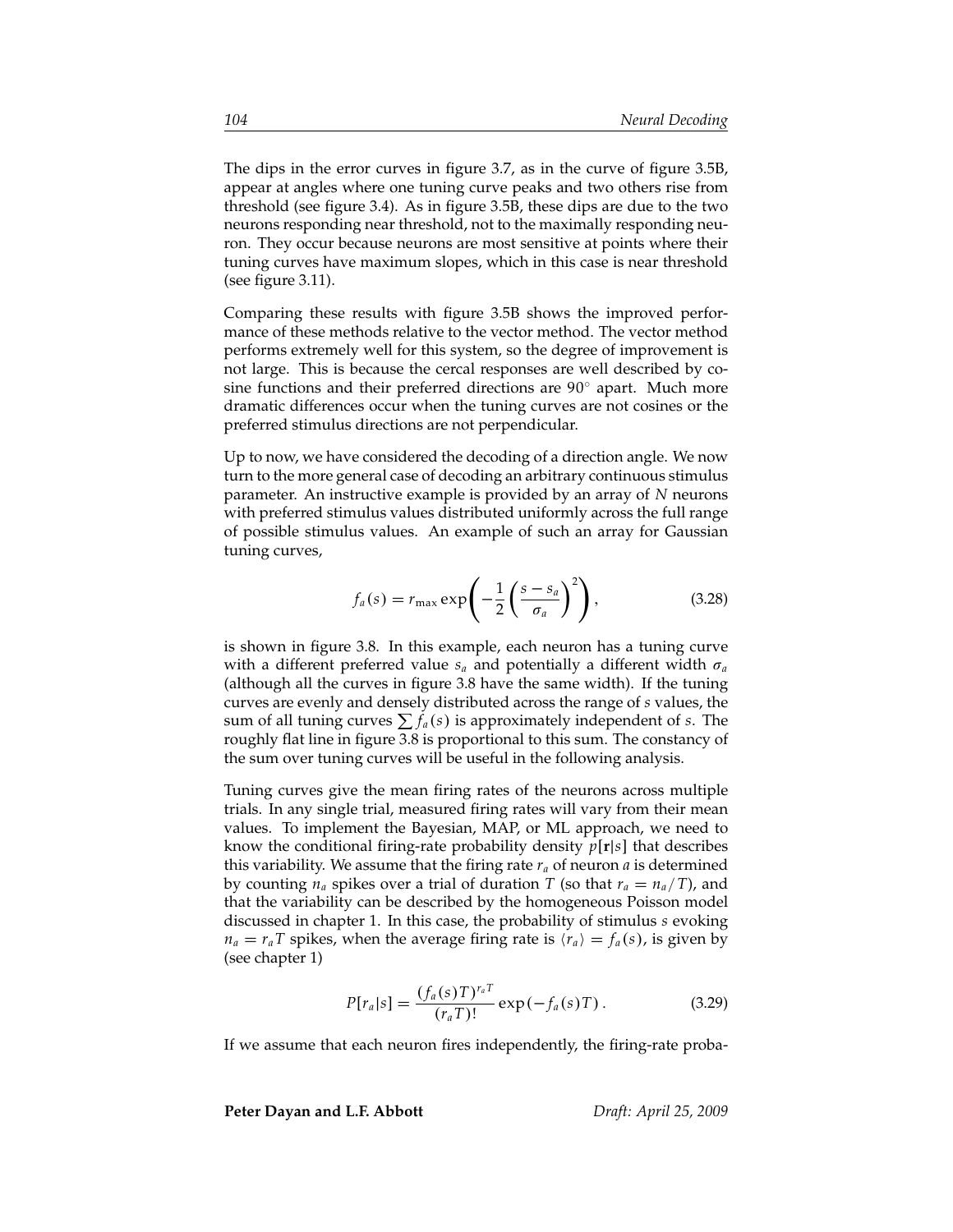

Figure 3.8 An array of Gaussian tuning curves spanning stimulus values from -5 to 5. The peak values of the tuning curves fall on the integer values of *s* and the tuning curves all have  $\sigma_a = 1$ . For clarity, the curves are drawn alternately with dashed and solid lines. The approximately flat curve with value near 0.5 is 1/5 the sum of the tuning curves shown, indicating that this sum is approximately independent of *s*.

bility for the population is the product of the individual probabilities,

$$
P[\mathbf{r}|s] = \prod_{a=1}^{N} \frac{(f_a(s)T)^{r_a T}}{(r_a T)!} \exp(-f_a(s)T). \tag{3.30}
$$

The assumption of independence simplifies the calculations considerably.

The filled circles in figure 3.9 show a set of randomly generated firing rates for the array of Gaussian tuning curves in figure 3.8 for *s* = 0. This figure also illustrates a useful way of visualizing population responses: plotting the responses as a function of the preferred stimulus values. The dashed curve in figure 3.9 is the tuning curve for the neuron with  $s_a = 0$ . Because the tuning curves are functions of  $|s - s_a|$ , the values of the dashed curve at  $s_a = -5, -4, \ldots, 5$  are the mean activities of the cells with preferred values at those locations for a stimulus at  $s=0$ .

To apply the ML estimation algorithm, we only need to consider the terms in *P*[**r**|*s*] that depend on *s*. Because equation 3.30 involves a product, it is convenient to take its logarithm and write

$$
\ln P[\mathbf{r}|s] = T \sum_{a=1}^{N} r_a \ln (f_a(s)) + \dots, \qquad (3.31)
$$

where the ellipsis represents terms that are independent or approximately independent of *s*, including, as discussed above,  $\sum f_a(s)$ . Because maximizing a function and maximizing its logarithm are equivalent, we can use the logarithm of the conditional probability in place of the actual probability in ML decoding.

The ML estimated stimulus,  $s_{ML}$ , is the stimulus that maximizes the right side of equation 3.31. Setting the derivative to 0, we find that  $s_{ML}$  is deter-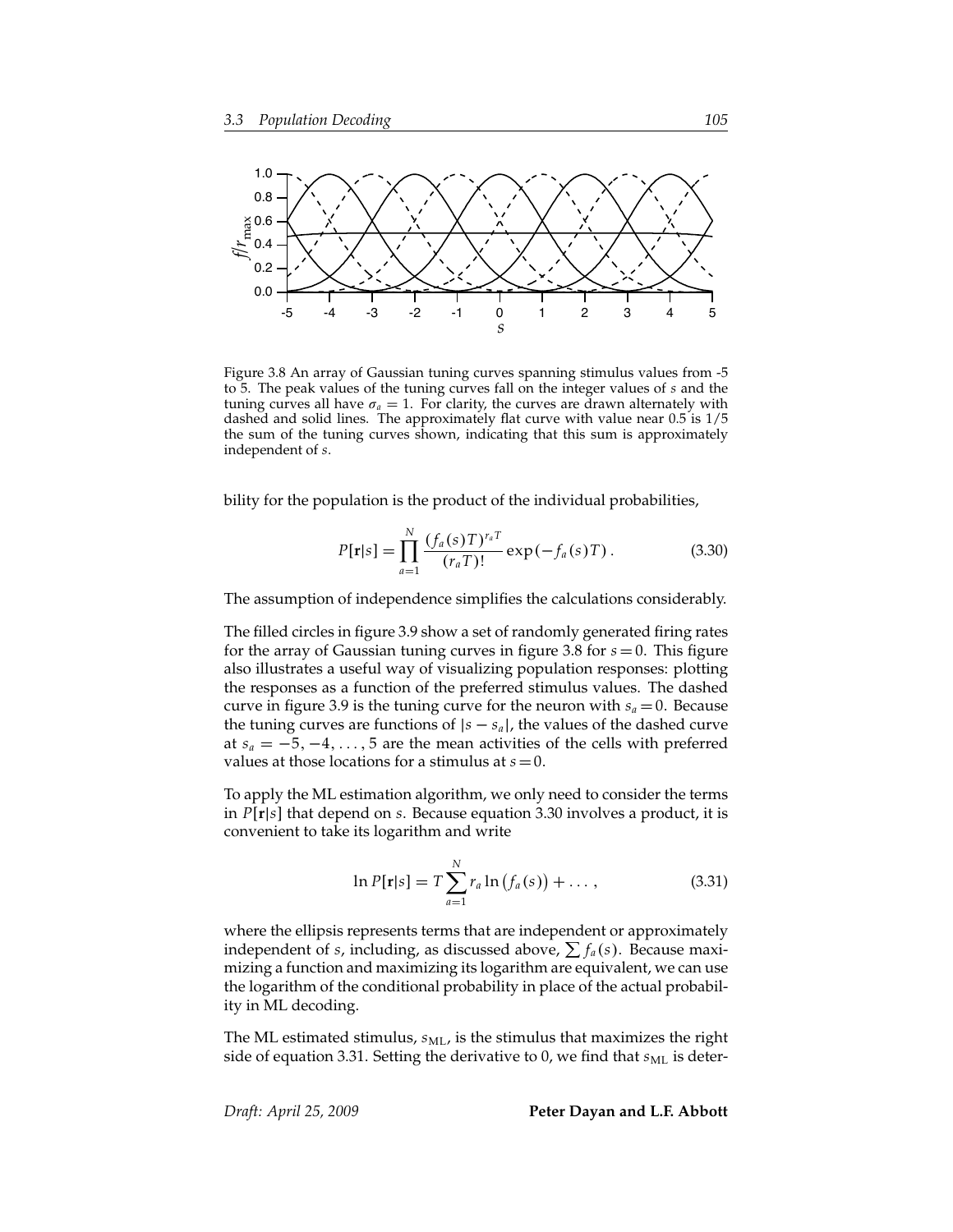

Figure 3.9 Simulated responses of 11 neurons with the Gaussian tuning curves shown in figure 3.8 to a stimulus value of 0. Firing rates for a single trial, generated using the Poisson model, are plotted as a function of the preferred-stimulus values of the different neurons in the population (filled circles). The dashed curve shows the tuning curve for the neuron with  $s_a = 0$ . Its heights at integer values of  $s_a$ are the average responses of the corresponding cells. It is possible to have  $r_a$  >  $r_{\text{max}}$  (point at  $s_a = 0$ ) because  $r_{\text{max}}$  is the maximum average firing rate, not the maximum firing rate.

mined by

$$
\sum_{a=1}^{N} r_a \frac{f'_a(s_{\text{ML}})}{f_a(s_{\text{ML}})} = 0, \qquad (3.32)
$$

where the prime denotes a derivative. If the tuning curves are the Gaussians of equation 3.28, this equation can be solved explicitly using the re- $\frac{1}{2}$  sult  $f'_a(s)/f_a(s) = \frac{s_a - s}{\sigma_a^2}$ ,

$$
s_{\rm ML} = \frac{\sum r_a s_a / \sigma_a^2}{\sum r_a / \sigma_a^2} \,. \tag{3.33}
$$

If all the tuning curves have the same width, this reduces to

$$
s_{\rm ML} = \frac{\sum r_a s_a}{\sum r_a},\tag{3.34}
$$

which is a simple estimation formula with an intuitive interpretation as the firing-rate weighted average of the preferred values of the encoding neurons. The numerator of this expression is reminiscent of the population vector.

Although equation 3.33 gives the ML estimate for a population of neurons with Poisson variability, it has some undesirable properties as a decoding algorithm. Consider a neuron with a preferred stimulus value *s<sup>a</sup>* that is much greater than the actual stimulus value *s*. Because  $s_a \gg s$ , the average firing rate of this neuron is essentially 0. For a Poisson distribution, zero rate implies zero variability. If, however, this neuron fires one or more spikes on a trial due to a non-Poisson source of variability, this will cause a large error in the estimate because of the large weighting factor *sa*.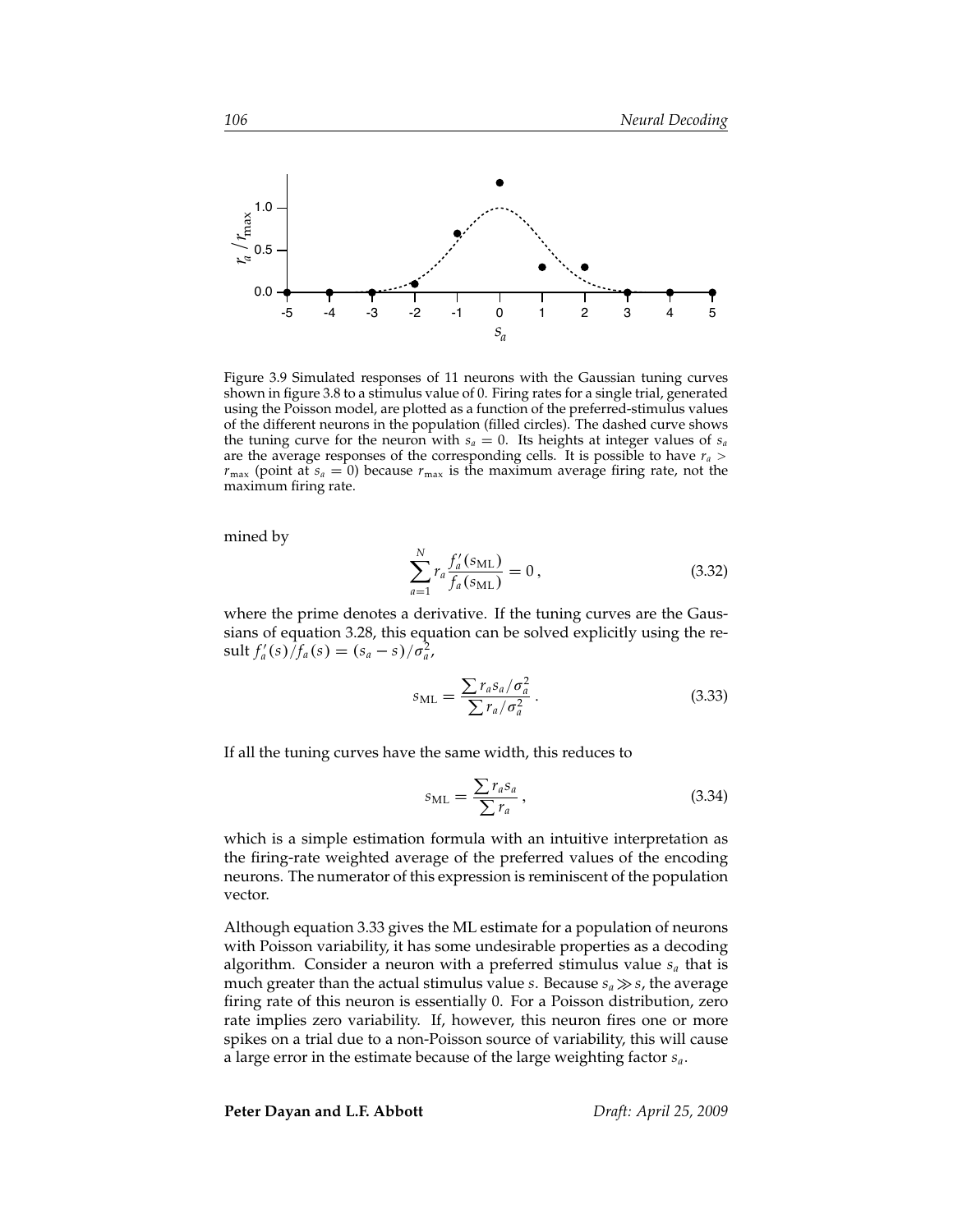The MAP estimation procedure is similar in spirit to the ML approach, but the MAP estimate,  $s_{\text{MAP}}$ , may differ from  $s_{\text{ML}}$  if the probability density *p*[*s*] depends on *s*. The MAP algorithm allows us to include prior knowledge about the distribution of stimulus values in the decoding estimate. As noted above, if the *p*[*s*] is constant, the MAP and ML estimates are identical. In addition, if many neurons are observed, or if a small number of neurons is observed over a long trial period, even a nonconstant stimulus distribution has little effect and  $s_{\text{MAP}} \approx s_{\text{ML}}$ .

The MAP estimate is computed from the distribution *p*[*s*|**r**] determined by Bayes theorem. In terms of the logarithms of the probabilities,  $\ln p[s|\mathbf{r}] =$  $\ln P[\mathbf{r}|s] + \ln p[s] - \ln P[\mathbf{r}]$ . The last term in this expression is independent of *s* and can be absorbed into the ignored *s*-independent terms, so we can write, as in equation 3.31,

$$
\ln p[s|\mathbf{r}] = T \sum_{a=1}^{N} r_a \ln (f_a(s)) + \ln p[s] + \dots
$$
 (3.35)

Maximizing this determines the MAP estimate,

$$
T\sum_{a=1}^{N} \frac{r_a f_a'(s_{\text{MAP}})}{f_a(s_{\text{MAP}})} + \frac{p'[s_{\text{MAP}}]}{p[s_{\text{MAP}}]} = 0.
$$
 (3.36)

If the stimulus or prior distribution is itself Gaussian with mean  $s_{\text{prior}}$  and variance  $\sigma_{\text{prior}}$ , and we use the Gaussian array of tuning curves, equation 3.36 yields

$$
s_{\text{MAP}} = \frac{T \sum r_a s_a / \sigma_a^2 + s_{\text{prior}} / \sigma_{\text{prior}}^2}{T \sum r_a / \sigma_a^2 + 1 / \sigma_{\text{prior}}^2} \,. \tag{3.37}
$$

Figure 3.10 compares the conditional stimulus probability densities *p*[*s*|**r**] for a constant stimulus distribution (solid curve) and for a Gaussian stimulus distribution with  $s_{prior}=-2$  and  $\sigma_{prior}=1$ , using the firing rates given by the filled circles in figure 3.9. If the stimulus distribution is constant, *p*[*s*|**r**] peaks near the true stimulus value of 0. The effect of a nonconstant stimulus distribution is to shift the curve toward the value −2, where the stimulus probability density has its maximum, and to decrease its width by a small amount. The estimate is shifted to the left because the prior distribution suggests that the stimulus is more likely to take negative values than positive ones, independent of the evoked response. The decreased width is due to the added information that the prior distribution provides. The curves in figure 3.10 can be computed from equations 3.28 and 3.35 as Gaussians with variances  $1/(T \sum r_a/\sigma_a^2)$  (constant prior) and  $1/(T \sum r_a/\sigma_a^2 + 1/\sigma_{\text{prior}}^2)$  (Gaussian prior).

The accuracy with which an estimate *s*est describes a stimulus *s* can be characterized by two important quantities, its bias *b*est(*s*) and its variance *bias*  $\sigma_{\text{est}}^2(s)$ . The bias is the difference between the average of  $s_{\text{est}}$  across trials that use the stimulus *s* and the true value of the stimulus (i.e., *s*),

$$
b_{\text{est}}(s) = \langle s_{\text{est}} \rangle - s. \tag{3.38}
$$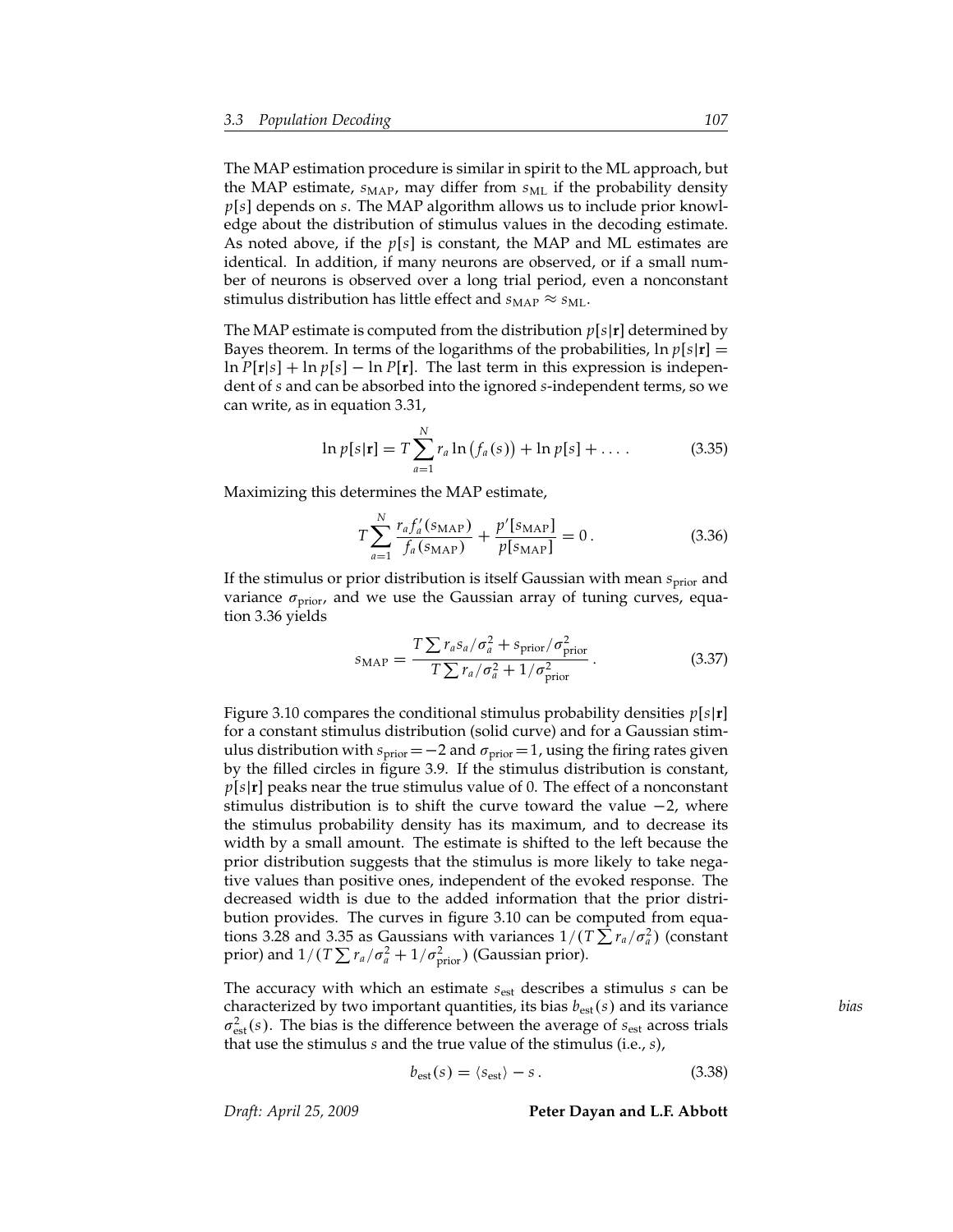

Figure 3.10 Probability densities for the stimulus, given the firing rates shown in figure 3.9 and assuming the tuning curves of figure 3.8. The solid curve is *p*[*s*|**r**] when the prior distribution of stimulus values is constant and the true value of the stimulus is  $s = 0$ . The dashed curve is for a Gaussian prior distribution with a mean of −2 and variance of 1, again with the true stimulus being *s* = 0. The peaks of the solid and dashed curves are at  $s = 0.0385$  and  $s = -0.107$ , respectively.

Note that the bias depends on the true value of the stimulus. An estimate is termed unbiased if  $b_{est}(s) = 0$  for all stimulus values.

The variance of the estimator, which quantifies how much the estimate *variance* varies about its mean value, is defined as

$$
\sigma_{\text{est}}^2(s) = \langle (s_{\text{est}} - \langle s_{\text{est}} \rangle)^2 \rangle. \tag{3.39}
$$

The bias and variance can be used to compute the trial-average squared estimation error,  $\left\langle (s_{est} - s)^2 \right\rangle$ . This is a measure of the spread of the estimated values about the true value of the stimulus. Because  $s = \langle s_{est} \rangle - b_{est}(s)$ , we *estimation error* can write the squared estimation error as

$$
\langle (s_{\text{est}} - s)^2 \rangle = \langle (s_{\text{est}} - \langle s_{\text{est}} \rangle + b_{\text{est}}(s))^2 \rangle = \sigma_{\text{est}}^2(s) + b_{\text{est}}^2(s) \,. \tag{3.40}
$$

In other words, the average squared estimation error is the sum of the variance and the square of the bias. For an unbiased estimate, the average squared estimation error is equal to the variance of the estimator.

### **Fisher Information**

Decoding can be used to limit the accuracy with which a neural system encodes the value of a stimulus parameter because the encoding accuracy cannot exceed the accuracy of an optimal decoding method. Of course, we must be sure that the decoding technique used to establish such a bound is truly optimal, or else the result will reflect the limitations of the decoding procedure, not bounds on the neural system being studied. The Fisher information is a quantity that provides one such measure of encoding accuracy. Through a bound known as the Cramér-Rao bound, the Fisher information limits the accuracy with which any decoding scheme can extract an estimate of an encoded quantity.

*Cramér-Rao bound* The Cramér-Rao bound limits the variance of any estimate  $s_{est}$  according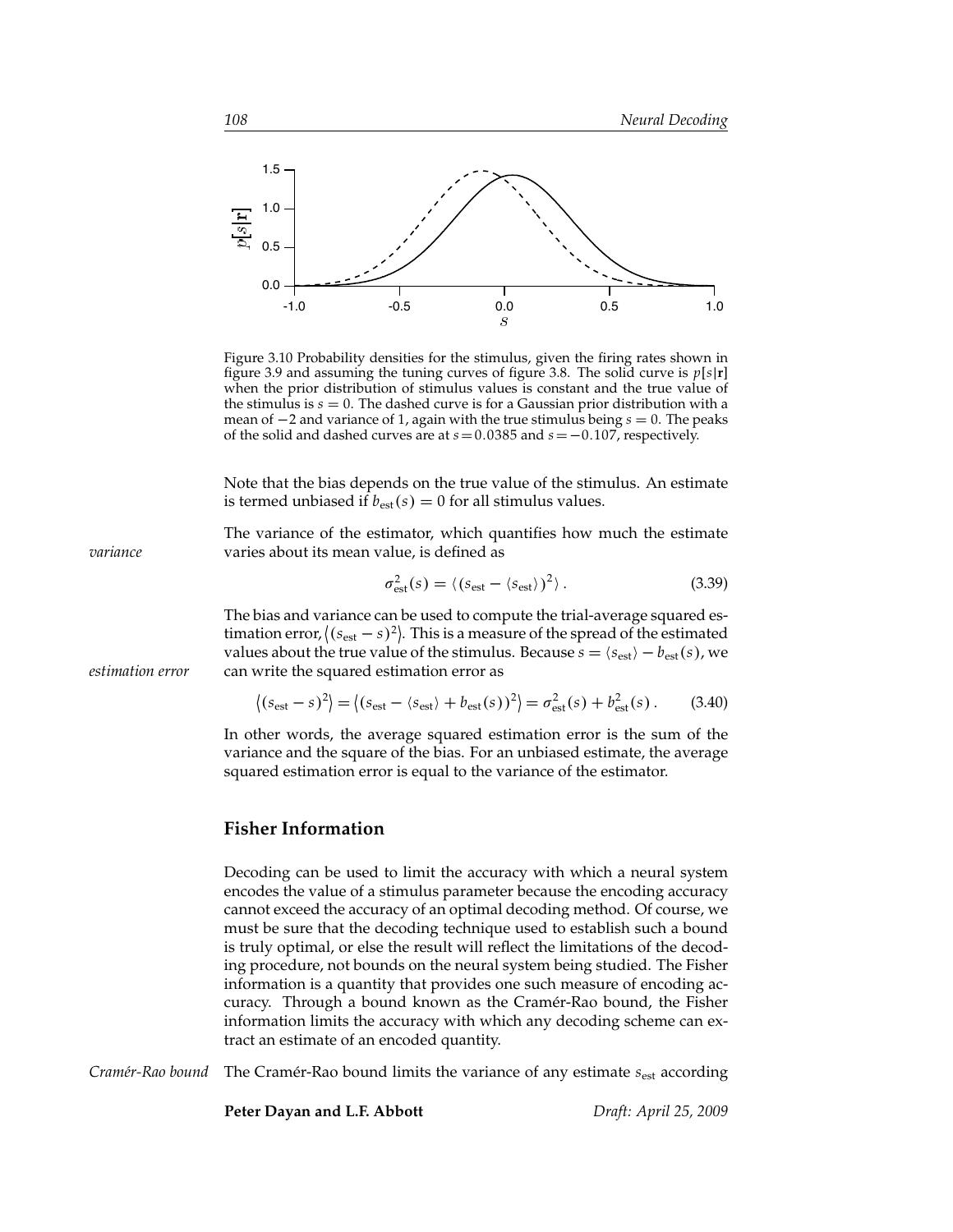to (appendix B)

$$
\sigma_{\text{est}}^2(s) \ge \frac{\left(1 + b'_{\text{est}}(s)\right)^2}{I_{\text{F}}(s)},\tag{3.41}
$$

where  $b'_{est}(s)$  is the derivative of  $b_{est}(s)$ . If we assume here that the firing rates take continuous values and that their distribution in response to a stimulus *s* is described by the conditional probability density *p*[**r**|*s*], the quantity  $I_F(s)$  in equation 3.41 is the Fisher information of the firing-rate distribution, which is related to *p*[**r**|*s*] (assuming the latter is sufficiently smooth) by *Fisher information*

$$
I_{\mathbf{F}}(s) = \left\langle -\frac{\partial^2 \ln p[\mathbf{r}|s]}{\partial s^2} \right\rangle = \int d\mathbf{r} \, p[\mathbf{r}|s] \left( -\frac{\partial^2 \ln p[\mathbf{r}|s]}{\partial s^2} \right). \tag{3.42}
$$

The reader can verify that the Fisher information can also be written as

$$
I_{\mathcal{F}}(s) = \left\langle \left(\frac{\partial \ln p[\mathbf{r}|s]}{\partial s}\right)^2 \right\rangle = \int d\mathbf{r} \, p[\mathbf{r}|s] \left(\frac{\partial \ln p[\mathbf{r}|s]}{\partial s}\right)^2. \tag{3.43}
$$

The Cramér-Rao bound sets a limit on the accuracy of any unbiased estimate of the stimulus. When  $b_{est}(s) = 0$ , equation 3.40 indicates that the average squared estimation error is equal to  $\sigma_{\text{est}}^2$  and, by equation 3.41, this satisfies the bound  $\sigma_{\text{est}}^2 \ge 1/I_F(s)$ . Provided that we restrict ourselves to unbiased decoding schemes, the Fisher information sets an absolute limit on decoding accuracy, and it thus provides a useful limit on encoding accuracy. Although imposing zero bias on the decoding estimate seems reasonable, the restriction is not trivial. In general, minimizing the decoding error in equation 3.40 involves a trade-off between minimizing the bias and minimizing the variance of the estimator. In some cases, biased schemes may produce more accurate results than unbiased ones. For a biased estimator, the average squared estimation error and the variance of the estimate are not equal, and the estimation error can be either larger or smaller than  $1/I_F(s)$ .

The limit on decoding accuracy set by the Fisher information can be attained by a decoding scheme we have studied, the maximum likelihood method. In the limit of large numbers of encoding neurons, and for most firing-rate distributions, the ML estimate is unbiased and saturates the Cramér-Rao bound. In other words, the variance of the ML estimate is given asymptotically (for large *N*) by  $\sigma_{ML}^2(s) = 1/I_F(s)$ . Any unbiased estimator that saturates the Cramer-Rao lower bound is called efficient. ´ *efficiency* Furthermore, *I*<sup>F</sup> (*s*) grows linearly with *N*, and the ML estimate obeys a central limit theorem, so that  $N^{1/2}(s_{ML} - s)$  is Gaussian distributed with a variance that is independent of *N* in the large *N* limit. Finally, in the limit *N* → ∞, the ML estimate is asymptotically consistent, in the sense that *asymptotic*  $P[|s_{ML}-s|>\epsilon] \rightarrow 0$  for any  $\epsilon > 0$ . *consistency* 

As equation 3.42 shows, the Fisher information is a measure of the expected curvature of the log likelihood at stimulus value *s*. Curvature is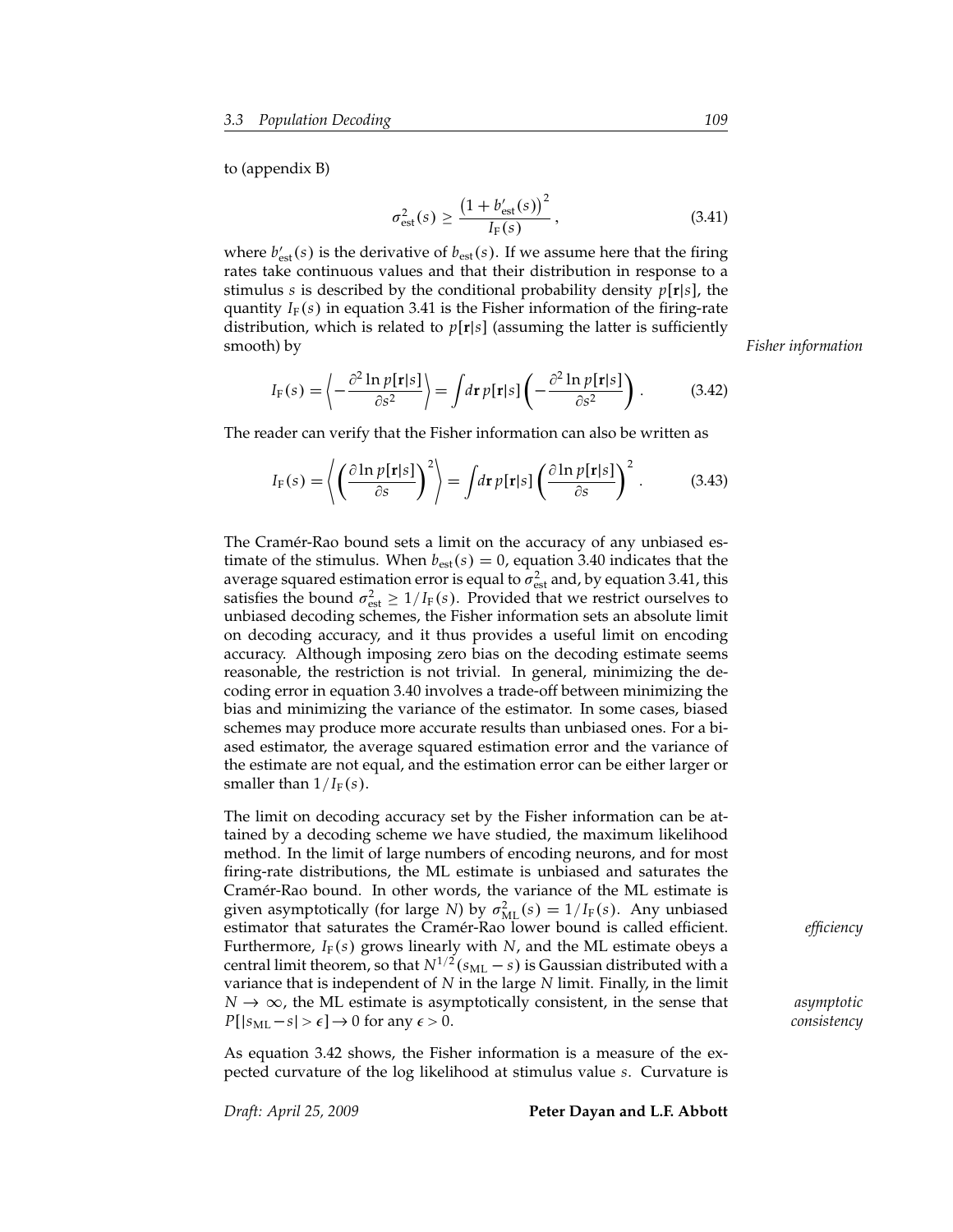important because the likelihood is expected to be at a maximum near the true stimulus value *s* that caused the responses. If the likelihood is very curved, and thus the Fisher information is large, responses typical for the stimulus *s* are much less likely to occur for slightly different stimuli. Therefore, the typical response provides a strong indication of the value of the stimulus. If the likelihood is fairly flat, and thus the Fisher information is small, responses common for *s* are likely to occur for slightly different stimuli as well. Thus, the response does not as clearly determine the stimulus value. The Fisher information is purely local in the sense that it does not reflect the existence of stimulus values completely different from *s* that are likely to evoke the same responses as those evoked by *s* itself. However, this does not happen for the sort of simple population codes we consider. Shannon's mutual information measure, discussed in chapter 4, takes such possibilities into account.

The Fisher information for a population of neurons with uniformly arrayed tuning curves (the Gaussian array in figure 3.8, for example) and Poisson statistics can be computed from the conditional firing-rate probability in equation 3.30. Because the spike-count rate is described here by a probability rather than a probability density, we use the discrete analog of equation 3.42,

$$
I_{\mathcal{F}}(s) = \left\langle -\frac{\partial^2 \ln P[\mathbf{r}|s]}{\partial s^2} \right\rangle = T \sum_{a=1}^N \left( \langle r_a \rangle \left( \left( \frac{f_a'(s)}{f_a(s)} \right)^2 - \frac{f_a''(s)}{f_a(s)} \right) + f_a''(s) \right). \tag{3.44}
$$

Note that we have used the full expression, equation 3.30, in deriving this result, not the truncated form of ln *P*[**r**|*s*] in equation 3.31. We next make the replacement  $\langle r_a \rangle = f_a(s)$ , producing the final result

$$
I_{\mathcal{F}}(s) = T \sum_{a=1}^{N} \frac{\left(f_a'(s)\right)^2}{f_a(s)}.
$$
 (3.45)

In this expression, each neuron contributes an amount to the Fisher information proportional to the square of its tuning curve slope and inversely proportional to the average firing rate for the particular stimulus value being estimated. Highly sloped tuning curves give firing rates that are sensitive to the precise value of the stimulus. Figure 3.11 shows the contribution to the sum in equation 3.45 from a single neuron with a Gaussian tuning curve, the neuron with  $s_a = 0$  in figure 3.8. For comparison purposes, a dashed curve proportional to the tuning curve is also plotted. Note that the Fisher information vanishes for the stimulus value that produces the maximum average firing rate, because  $f'_a(s) = 0$  at this point. The firing rate of a neuron at the peak of its tuning curve is relatively unaffected by small changes in the stimulus. Individual neurons carry the most Fisher information in regions of their tuning curves where average firing rates are rapidly varying functions of the stimulus value, not where the firing rate is highest.

The Fisher information can be used to derive an interesting result on the optimal widths of response tuning curves. Consider a population of neu-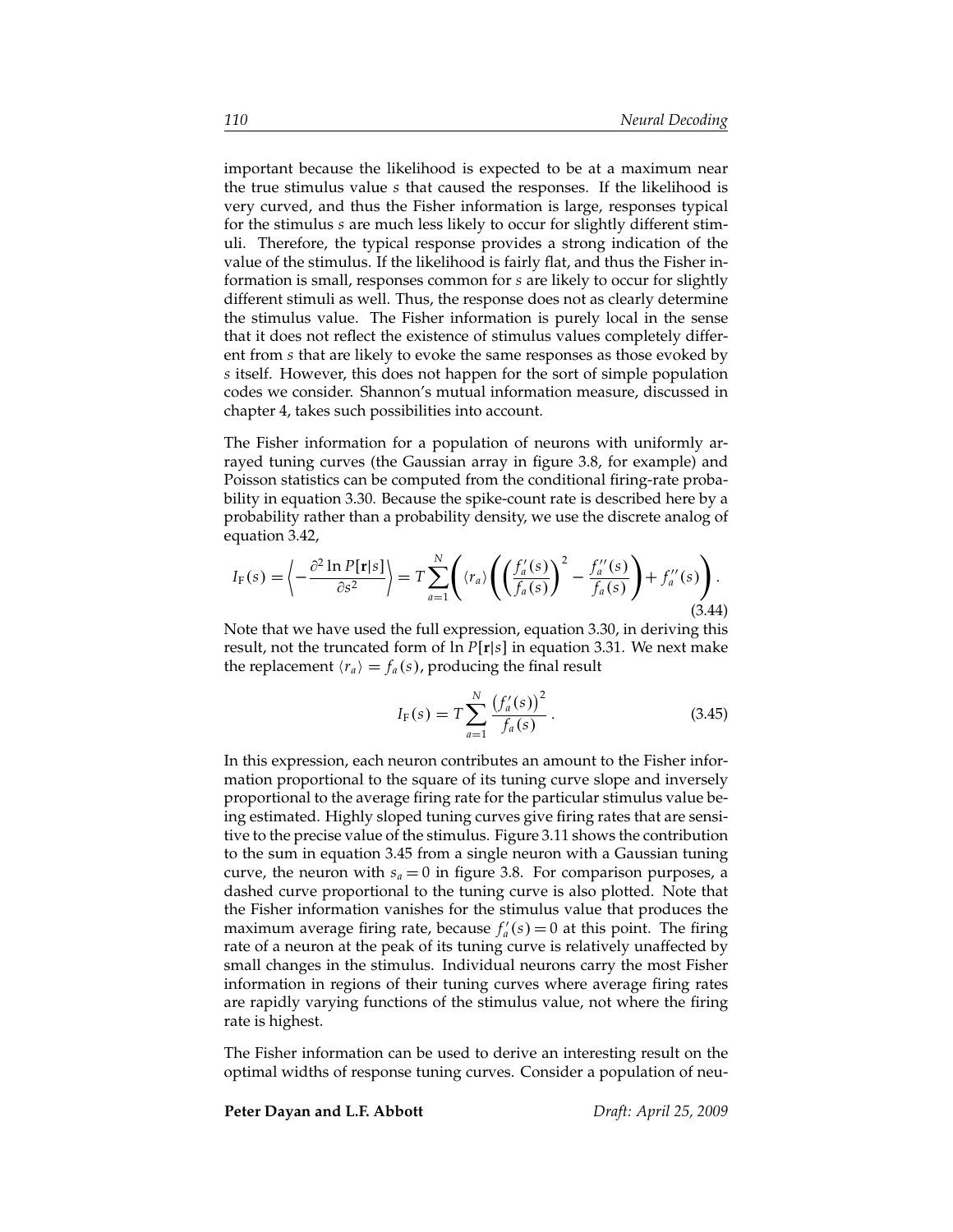

Figure 3.11 The Fisher information for a single neuron with a Gaussian tuning curve with  $s = 0$  and  $\sigma_a = 1$ , and Poisson variability. The Fisher information (solid curve) has been divided by  $r_{\text{max}}T$ , the peak firing rate of the tuning curve times the duration of the trial. The dashed curve shows the tuning curve scaled by  $r_{\text{max}}$ . Note that the Fisher information is greatest where the slope of the tuning curve is highest, and vanishes at  $s=0$ , where the tuning curve peaks.

rons with tuning curves of identical shapes, distributed evenly over a range of stimulus values as in figure 3.8. Equation 3.45 indicates that the Fisher information will be largest if the tuning curves of individual neurons are rapidly varying (making the square of their derivatives large), and if many neurons respond (making the sum over neurons large). For typical neuronal response tuning curves, these two requirements are in conflict with one another. If the population of neurons has narrow tuning curves, individual neural responses are rapidly varying functions of the stimulus, but few neurons respond. Broad tuning curves allow many neurons to respond, but the individual responses are not as sensitive to the stimulus value. To determine whether narrow or broad tuning curves produce the more accurate encodings, we consider a dense distribution of Gaussian tuning curves, all with  $\sigma_a = \sigma_r$ . Using such curves in equation 3.45, we find

$$
I_{F}(s) = T \sum_{a=1}^{N} \frac{r_{\max}(s - s_{a})^{2}}{\sigma_{r}^{4}} \exp\left(-\frac{1}{2} \left(\frac{s - s_{a}}{\sigma_{r}}\right)^{2}\right).
$$
 (3.46)

This expression can be approximated by replacing the sum over neurons with an integral over their preferred stimulus values and multiplying by *sums*→*integrals* a density factor  $\rho_s$ . The factor  $\rho_s$  is the density with which the neurons cover the range of stimulus values, and it is equal to the number of neurons with preferred stimulus values lying within a unit range of *s* values. Replacing the sum over *a* with an integral over a continuous preferred stimulus parameter ξ (which replaces *sa*), we find

$$
I_{F}(s) \approx \rho_{s} T \int_{-\infty}^{\infty} d\xi \frac{r_{\text{max}} (s - \xi)^{2}}{\sigma_{r}^{4}} \exp\left(-\frac{1}{2} \left(\frac{s - \xi}{\sigma_{r}}\right)^{2}\right)
$$

$$
= \frac{\sqrt{2\pi} \rho_{s} \sigma_{r} r_{\text{max}} T}{\sigma_{r}^{2}}.
$$
(3.47)

We have expressed the final result in this form because the number of neurons that respond to a given stimulus value is roughly ρ*s*σ*<sup>r</sup>* , and the Fisher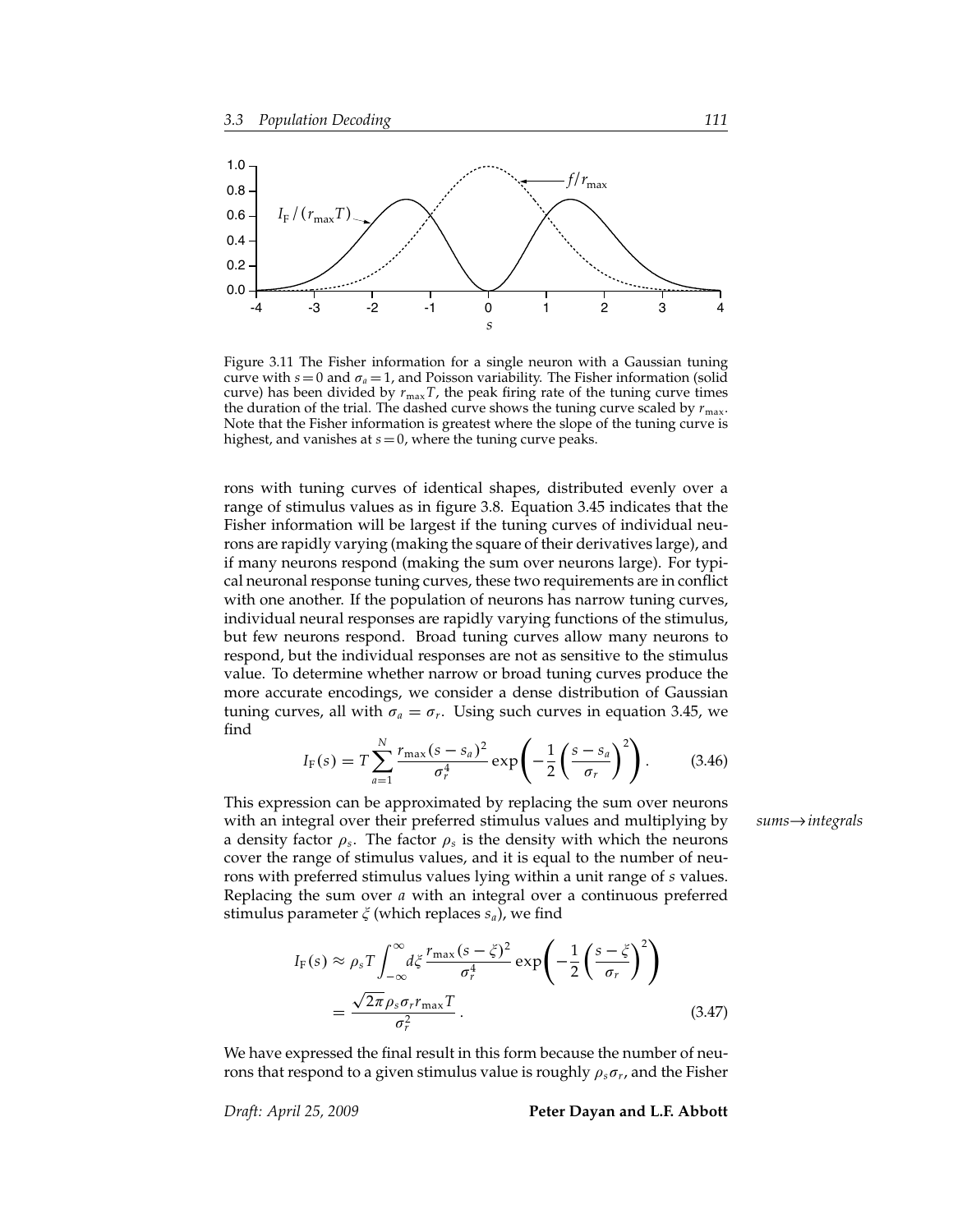information is proportional to this number divided by the square of the tuning curve width. Combining these factors, the Fisher information is inversely proportional to  $\sigma_r$ , and the encoding accuracy increases with narrower tuning curves.

The advantage of using narrow tuning curves goes away if the stimulus is characterized by more than one parameter. Consider a stimulus with *D* parameters and suppose that the response tuning curves are products of identical Gaussians for each of these parameters. If the tuning curves cover the *D*-dimensional space of stimulus values with a uniform density  $\rho_s$ , the number of responding neurons for any stimulus value is proportional to  $\rho_s \sigma_r^D$  and, using the same integral approximation as in equation 3.47, the Fisher information is

$$
I_{\rm F} = \frac{(2\pi)^{D/2} \rho_s \sigma_r^D r_{\rm max} T}{D \sigma_r^2} = \frac{(2\pi)^{D/2} \rho_s \sigma_r^{D-2} r_{\rm max} T}{D} \,. \tag{3.48}
$$

This equation, which reduces to the result given above if  $D = 1$ , allows us to examine the effect of tuning curve width on encoding accuracy. The trade-off between the encoding accuracy of individual neurons and the number of responding neurons depends on the dimension of the stimulus space. Narrowing the tuning curves (making  $\sigma_r$  smaller) increases the Fisher information for  $D = 1$ , decreases it for  $D > 2$ , and has no impact if  $D = 2$ .

### **Optimal Discrimination**

In the first part of this chapter, we considered discrimination between two values of a stimulus. An alternative to the procedures discussed there is simply to decode the responses and discriminate on the basis of the estimated stimulus values. Consider the case of discriminating between *s* and  $s + \Delta s$  for small  $\Delta s$ . For large *N*, the average value of the difference between the ML estimates for the two stimulus values is equal to  $\Delta s$  (because the estimate is unbiased) and the variance of each estimate (for small *ML*  $\Delta s$ ) is  $1/I_F(s)$ . Thus, the discriminability, defined in equation 3.4, for the *discriminability* ML-based test is

$$
d' = \Delta s \sqrt{I_{\rm F}(s)}\,. \tag{3.49}
$$

The larger the Fisher information, the higher the discriminability. We leave as an exercise the proof that for small  $\Delta s$ , this discriminability is the same as that of the likelihood ratio test  $Z(r)$  defined in equation 3.19.

Discrimination by ML estimation requires maximizing the likelihood, and this may be computationally challenging. The likelihood ratio test described previously may be simpler, especially for Poisson variability, because, for small  $\Delta s$ , the likelihood ratio test *Z* defined in equation 3.19 is a linear function of the firing rates,

$$
Z = T \sum_{a=1}^{N} r_a \frac{f'_a(s)}{f_a(s)}.
$$
 (3.50)